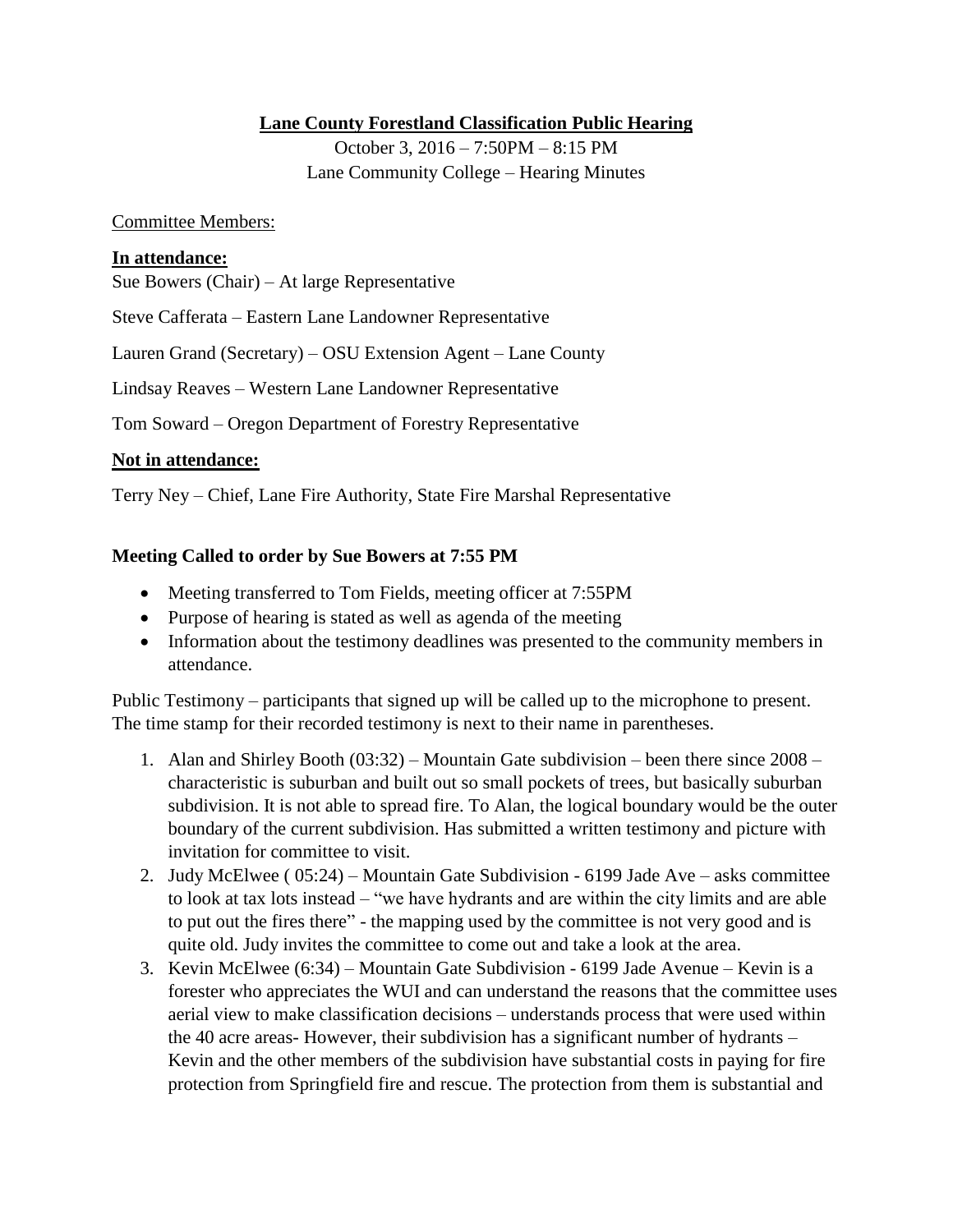he encourages the committee to come look. The committee will see lots of cement. Kevin has 0.22 acres and only a couple of trees.

- 4. Jeff Rice (8:55) 6174 Greystone Loop Mountain Gate Subdivision the maps are 2 years old and the area has completely changed – most of trees are gone and turned to lotsthere are lots of fire breaks – yes, there was a fire that was put out by ODF – They already pay for Willamilane - there are a lot of lawns that are watered and the idea that we would cause a fire to spread to the forest is small. Jeff turned in a testimony that reiterates that the property is too developed and encourages the committee to drive through. Jeff testifies that there are areas to the east and west that are not classified that give more risk than the subdivisions trees which are only a few feet tall.
- 5. John Steele (11:11) 34882 Spillway road, Cottage Grove This is a regressive response to fire – there should be something included in the attempt to prevent fire. John's property has a road on one side and a river on the other. He has the core of engineers as a neighbor. John's property has fruit trees and he keeps clean defensible space. John understands that new developments have cisterns and we need to encourage people to be fire safe and taxing ahead is reverse of that. John testifies that in Europe there are hardly any fires at all. It behooves John to look at a state regulation where there is no opting out because it would be too cost prohibitive. There is no incentive plan. One acre  $= 17$  acres is not constructive. The regulation is not looking at how landowners make an effort to put out fire. The problem is no longer canopy and embers starting home fire according to new research.
- 6. Richard Oldridge left a written statement.

## **Tom Fields reports that he has read all names of community members that have signed up to testify. He ask the community if anyone who has signed up has been missed 8:08 PM**

No Community members report that they have been missed.

## **Tom Fields opens the floor to those not signed up, but have decided to testify. 8:08 PM**

Barbra Evans (15:01) - 75732 Booth Kelly Camp Rd- Barbra askes how there can be wildfire protection without fire protection in homes. Why the regulation is not aiding small town access to help develop volunteer fire departments – more info to landowners in that sense – That way instead of paying ODF, the money can go to us to have their own fire department to serve the community and area at large. You are saying that it's not the loggers, but the loggers go fast on the road and it would show us that the community is getting better voice if asked if want service instead of just instilling it. The community still needs a plan to have a fire department to protect homes and land in community. All of Barbara's community members are concerned and now we help one another. We put out our neighbors fires– it doesn't help us to call the fire department because our neighbor had a house burn down and no one got there in time. Lots of people can't afford this on top of other taxes. Barbara is disturbed that we are using and going through Lane County because they are making assessments that are going to eliminate us for people with more money to move out there. Barbra testifies, give us options for fire protection rather than cramming it down our throat.